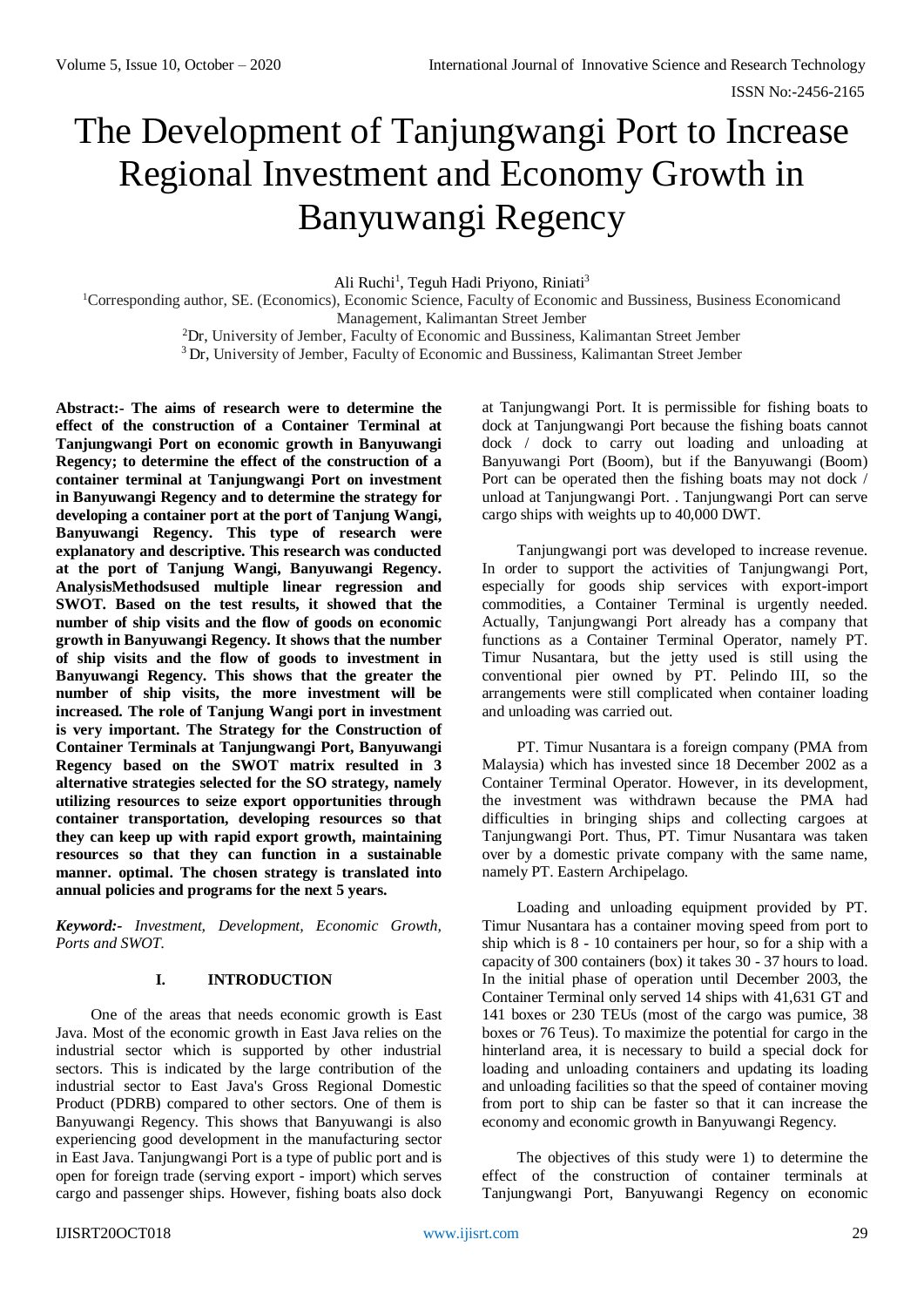growth in Banyuwangi Regency; 2) to determine the effect of the construction of a Container Terminal at Tanjungwangi Port, Banyuwangi Regency on investment in Banyuwangi Regency; 3) to determine the strategy for developing a container port at the port of Tanjung Wangi, Banyuwangi Regency.

# **II. LITERATURE REVIEW AND HYPOTESIS**

### *Economic Growth Theory*

Economic growth is defined as the development of activities in the economy that causes goods and services produced in society to increase and the prosperity of the community increases (Sukirno, 2000). So economic growth measures the achievement of the development of an economy. Based on one period to another, the ability of a country to produce goods and services will increase. This increased capability is due to the addition of production factors both in quantity and quality.

One of the targets of regional economic development is to increase the rate of regional economic growth. Regional economic growth is measured by growth in Gross Regional Domestic Product (GRDP) at constant prices. According to Kuznets, economic growth is a long-term increase in a country's ability to provide its citizens with a wider variety of economic goods. This capacity grows according to technological advances and the necessary institutional and ideological adjustments.

Harrod-Domar's economic growth theory is a growth theory based on economic growth in developed countries. This theory is a direct development of Keynes's macroeconomic theory which is a short-term theory which later becomes a long-term theory. In the Harrod-Domar model the role of investment is very important. In the long run, investment has a double effect.

#### *Investment Theory*

Investment or investment is an expenditure that aims to increase capital and obtain profits in the future. Because of its important role in development, investment is often called the "engine of growth". According to Harrod-Domar's theory in Todaro (2006), every economy can set aside a certain proportion of its national income if only to replace damaged capital goods. However, to grow the economy, new investments are needed in addition to the capital stock. Investment is defined as the change in the stock of capital, and has a direct relationship with total output. Direct investment in nature will have an impact on labor absorption, which in turn can increase national output.

In the theory of endogenous growth, technological developments are an important factor affecting investment. According to Todaro (2006), an endogenous growth model can be used to determine the potential for high investment returns in developing countries where the ratio of capital to labor is still low. The endogenous growth model sees technological change as an endogenous result of investment in human capital and technology-intensive industries, both by private and public. This theory refers to innovation or technological development as a component that affects investment, where previously technological changes or developments were the result of investing in physical capital and human capital that could create an external economy and increase productivity.

# *The Development of Tanjung Wangi Port to increase investment and economic growth*

The Solow growth model assumes an unchanging relationship between capital and labor input and output of goods and services. But the model can be modified which allows an increase in the ability of society to produce. Technological advances that optimize the workforce at a certain rate affect the Solow growth model in the same number as population growth.Economic growth means the physical development of goods and services production that prevails in a region, such as an increase in the production of industrial goods, infrastructure development, an increase in the number of schools, an increase in the production of the service sector and an increase in the production of capital goods. Therefore, to provide an overview of the economic growth achieved by a country, the measure used is the growth rate of real national income achieved. Economic growth that causes goods and services to be produced in the economy which causes goods and services to be produced to increase and the welfare of society to increase so that work agreements are created.

Thus, pursuing economic growth must be accompanied by the creation of new jobs. Not just high economic growth, but growth in the quantity and quality of employment through labor-intensive economic efforts. Government investment through fiscal and monetary policies must consider and give priority to potential economic sectors (business) such as; agriculture, manufacturing, food and service sectors.

Share government policies in implementing development, especially those implemented by the central government and by autonomous regional governments which always aim to improve, influence and carry out and direct changes in development implementation activities. In increasing revenue from original regional income, the funds for development expenditures will increase in facilitating development activities in all sectors which in turn stimulate economic growth.With limited local revenue sources, local governments will experience difficulties in their role as the main driver of development in optimal areas. Therefore, the regional government at the beginning of the decentralized regional autonomy period really hoped that the private sector and society could play a more role in implementing regional development by contributing to regional taxes and levies.

To realize this, funds are needed to finance development needs, including routine expenses such as personnel expenses and capital expenditures, which are also referred to as development costs. Likewise development financing, including financing in the agricultural and irrigation sectors, trade and industry, regional development and so on. Manpower is an important aspect in economic development, because labor is one of the remuneration for production factors. Recently, the topic of employment issues and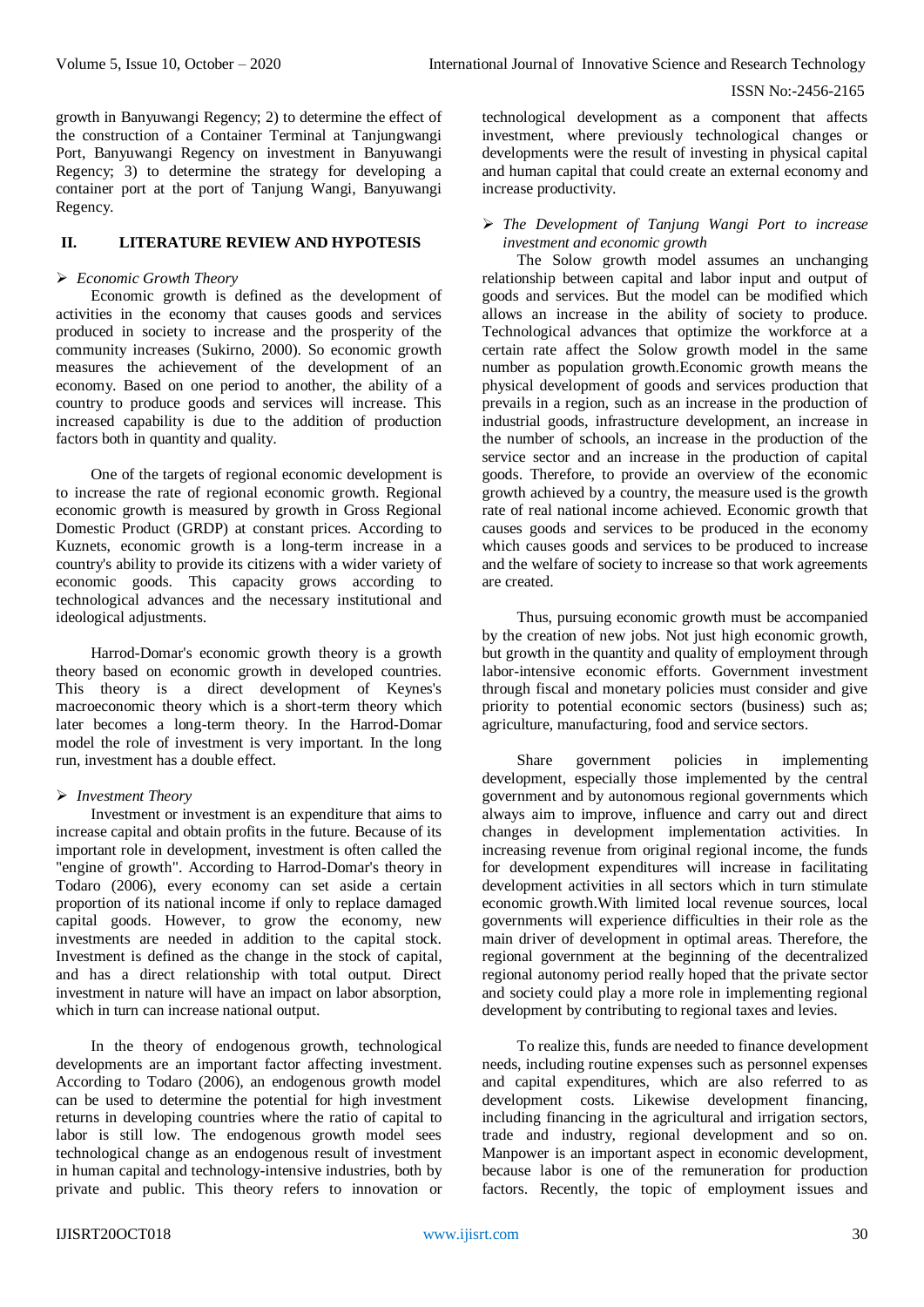economic growth both on a national and regional scale has received a lot of attention. High economic growth requires additional investment and a conducive economic policy is an important matter because the addition of new investment is expected to encourage economic growth which in the end can also create new jobs.

*The hypothesis proposed in this study were:*

H1 : Jumlah kunjungan kapal berpengaruh terhadap investasi Kabupaten Banyuwangi

H2 :Arus muatan barangberpengaruh terhadap investasi Kabupaten Banyuwangi

H3 :Jumlah kunjungan kapal berpengaruh terhadap pertumbuhan ekonomi Kabupaten Banyuwangi

H4:Arus muatan barang berpengaruh terhadap pertumbuhan ekonomi Kabupaten Banyuwangi

## **III. RESEARCH METHOD**

This type of research used explanatory research, namely research that explains the effect of independent variables including the influence of the construction of container terminals at Tanjungwangi Port, on economic growth and investment in Banyuwangi Regency. In addition, this study describes the potential for the construction of Container Terminals at Tanjungwangi Port and the strategy to increase the construction of Container Terminals at Tanjungwangi Port, Banyuwangi Regency.

The method of data analysis using multiple Regression analysis, SWOT analysis was the systematic identification of various factors to formulate strategies. This analysis is based on logic that maximizes the strengths (strenghts) and opportunities (opportunities), but at the same time minimizes weaknesses and threats.

# **IV. RESULTS AND DISCUSSION**

## *Effect of Number of Ship Visits and Flow of Goods on Economic Growth in Banyuwangi Regency*

Container ports are a basic necessity for industrial estates considering that container ports are one of the main transportation infrastructure for goods in and out of industrial estates. Based on Law no. 39 of 2009 concerning Special Economic Zones, Tanjung Wangi Port fulfills the requirements to become an industrial development area and a special economic zone in the context of realizing the direction of Banyuwangi Economic Corridor Development (PKE).

Within the Banyuwangi Economic Corridor The strategic position of Tanjung Wangi Port, which is right on the edge of Bali, makes this port a potential entry point for trade in goods in eastern Indonesia. The position of the port is very strategic in the cross position of the golden triangle of Banyuwangi Bali and Central Situbondo via the west coast. Moreover, the existence of Tanjung Wangi Port is not far from Banyuwangi Airport, making it easier to interconnect with major cities in Indonesia, especially in eastern Indonesia. Furthermore, this policy direction is accommodated in the Banyuwangi master plan.

Topographically, the port of Tanjung Wangi has a relatively flat area around it and is very potential to be designated as a SEZ development location. Tanjung Wangi Port is very strategic compared to other ports. The ship that wants to dock at Tanjung Wangi port only takes a short time. This is supported by the depth and structure of the natural waterway of Tanjung Wangi Port as well as the relatively calm conditions of the port pool, making it easier for ships to dock without being assisted by pilot boats.

Based on the test results, it shows that the number of ship visits and the flow of goods on economic growth in Banyuwangi Regency. This shows that the more ship visits, the more economic growth will be increased. The role of the Tanjung Wangi port in economic growth is very important. Fishing ports are more dominant in impacting economic growth. The large number of boats that dock and carry out loading and unloading activities at the fishing port is able to absorb a lot of loading and unloading power at the port and the existence of fish auctions at the port can increase the interest of the fishing community and fish traders to carry out activities at the port. This is inversely proportional to activities at commercial ports.

The development of either an increase or decrease in the number of ships anchored at the port has also reduced the amount of revenue in the Tanjung Wangi Port. In addition, people who depend on making a living from life in the port have reduced their income so that the economy of the surrounding community is affected.

In addition, an increase in the flow of goods at the port will improve the economy. Based on these problems, a revitalization process is needed for the Tanjung Wangi Port. The revitalization process includes improving the physical and economic aspects of buildings and urban spaces. Physical revitalization is believed to improve the physical condition (including public spaces) of the city, but not in the long term. For this reason, it is still necessary to improve and increase economic activities (economic revitalization) which refers to the socio-cultural and environmental aspects (environmental objectives). This is absolutely necessary because through productive utilization, it is hoped that it will establish a mechanism for lasting maintenance and control of the existence of city facilities and infrastructure. The number of ship visits at the port of Tanjung Wangi will increase regional income and increase the business sector around the port.

Meanwhile Port as a place for government and business activities, which consists of Main Port, Collecting Port, Feeder Port, as mentioned in Transportation Metering Regulation No. 51 of 2015 concerning the Operation of a Sea Port, that the Main Port is a port whose main function is to serve domestic and international sea transportation activities, transfer of domestic and international sea transportation in large numbers, and as a place of origin for passengers and / or goods, as well as ferry transportation. with a range of services between provinces.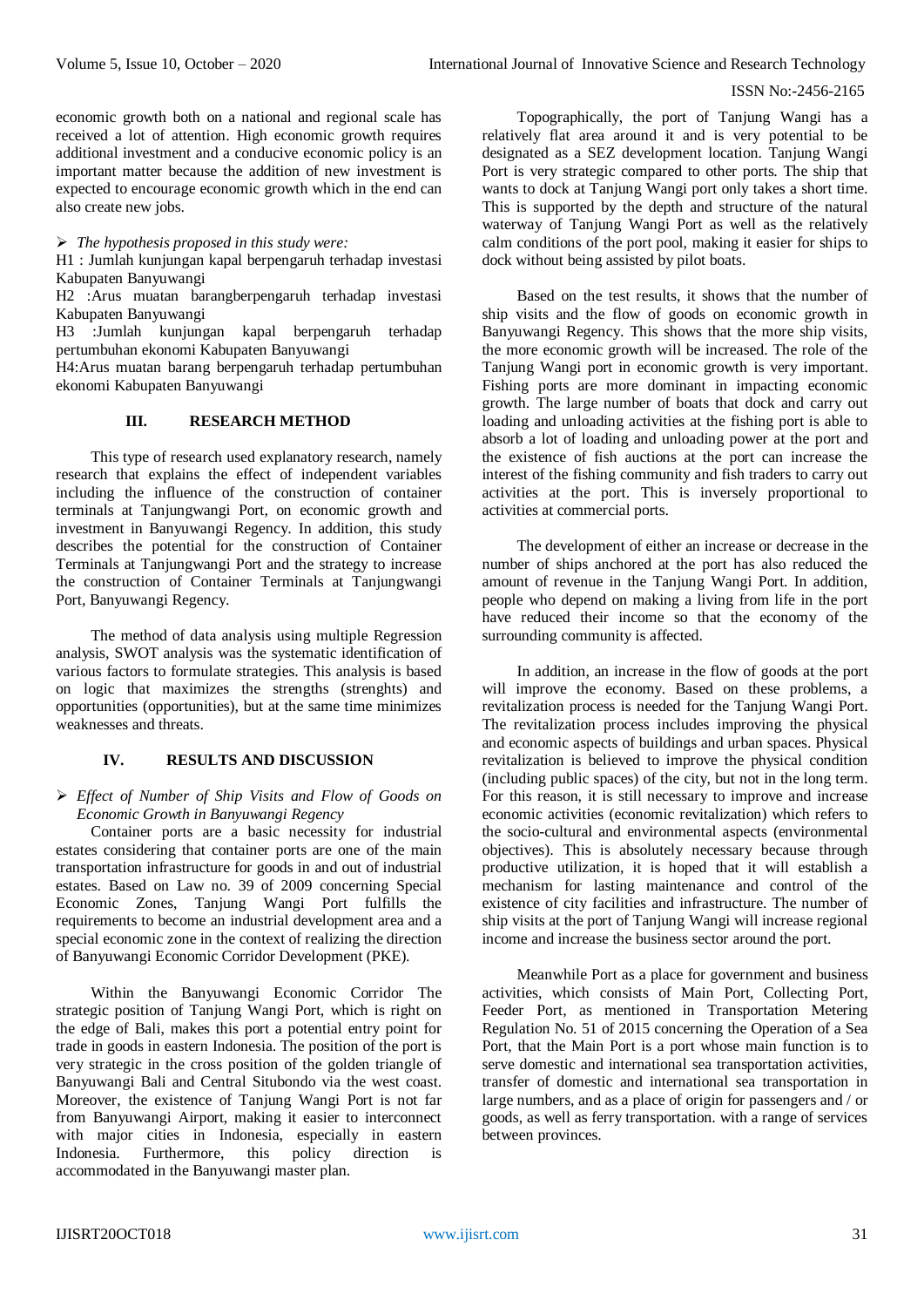Collecting Port is a port whose main function is to serve domestic sea transportation activities, transfer and load domestic sea transportation in a medium amount, and as a place of origin for passengers and / or goods, as well as ferry transportation with inter-provincial service coverage Feeder Port is a port whose main function is to serve domestic sea transportation activities, transfer and load domestic sea transportation in a limited number, serve as a feeder for the main port and collecting port, and as a place of origin for passengers and / or goods, as well as ferry transportation with a range of services. within the province. The development or development of transportation facilities can also have a positive impact on an area (Fisu, 2018). Transportation is closely related to accessibility, where accessibility is a factor that greatly determines the organization of space in urban areas.

According to Fisu (2016), one of the characteristics of a city or zone that can affect the choice of transportation modes is population density and distance from the city center. Increasing accessibility and land use are interrelated processes (Fisu, 2019). Infrastructure development and development activities need in-depth studies from various sides, including aspects of land carrying capacity and aspects of spatial planning. On the other hand, the growth of economic activity will affect the demand for more transportation (Fisu, 2019), the development or development of transportation facilities can also have a positive impact on an area.

The role of ports in economic development is getting bigger in line with the increasing importance of ports in logistics activities, especially intermodal or multimodal transportation. In addition, ports are usually the starting place for a city or civilization and there are many cultural heritage buildings and colonial buildings in urban areas (Nurhijrah & Fisu, 2019), especially port cities. One of the important and strategic roles of a port in its activities is very large for the growth of industry, economy and trade and is a business sector that contributes to national economic development (Elfrida, 2017). One of the goals of a country is to increase its economic growth. One measure of economic growth is national income. The national income of a country can show how much economic activity as a whole. The concept of national income is the measure most often used as an indicator of economic growth, but it is not the only indicator of economic growth. Economic growth is a process, not a picture of the economy in a certain period, there are developments or changes and the use of time. The problem of economic growth in a region depends on many factors, one of which is the government's policy itself. These government policies must be recognized and identified appropriately so that economic growth can be achieved in an area.

# *Effect of Number of Ship Visits and Flow of Goods on Investment in Banyuwangi Regency*

Based on the test results, it shows that the number of ship visits and the flow of goods to investment in Banyuwangi Regency. This shows that the greater the number of ship visits, the more investment will be increased. The role of Tanjung Wangi port in investment is very important.

The port as an economic engine creates a huge multiplier effect for the economy in the area where the port is located. The multiplier effect means that activities at the port will create new economic activities related to it (linkage). both backward linkage and forward linkage. The bigger the port, the bigger the multiplier effect that is created.

The port as a separate company / industry (port as a corporation) is a source of foreign exchange with very high added value. The port has high added value because it is a tertiary sector industry where it provides services to its users both local and international. The services provided will provide income to the state. The bigger the port, the greater the income. Due to these three reasons, a country will try to develop the port it has to be bigger. The size of the port in question does not only mean the geographical area of the port, but also the volume of the port's activity. The volume of port activity can be seen from the number of ships that stop by, the size of the ship, the amount of cargo, and the value of the cargo. The port must be able to compete with other ports so that ships are interested in stopping and carrying out loading and unloading activities at the port.

The existence of port development will increase investment. If the port is more developed, the higher the investment needed in this development will be. The development of the port in Tanjung Wangi will be able to increase investment in Banyuwangi Regency.

 *Strategy for Construction of Container Terminals at Tanjungwangi Port, Banyuwangi Regency*

Strategy for the construction of a container terminal at the port of Tanjungwangi, Banyuwangi Regency. Based on the characteristics of external and internal conditions, it is necessary to make plans for strategic development directions which are expected to answer the expectations for the construction of a container terminal at the port of Tanjungwangi, Banyuwangi Regency.

Based on the results of the SWOT analysis, the strategy for the construction of a container terminal at the port of Tanjungwangi, Banyuwangi Regency, expansion of infrastructure development, by implementing policies, namely increasing investment (Government) in the infrastructure sector, expanding infrastructure capacity, equitable access to infrastructure services. In addition to port infrastructure development strategies based on these typologies, general development strategies include the following:

- a. Make use of existing resources to seize export opportunities through container transportation. This is done in the following manner.
- 1) Increase human resource capacity and institutional strengthening to improve port operational performance.
- 2) Improve port infrastructure (quantity and quality) to increase port competitiveness.
- 3) Developing partnerships (government, private, and community) in port infrastructure development,
- b. Develop resources to keep pace with rapid export growth by: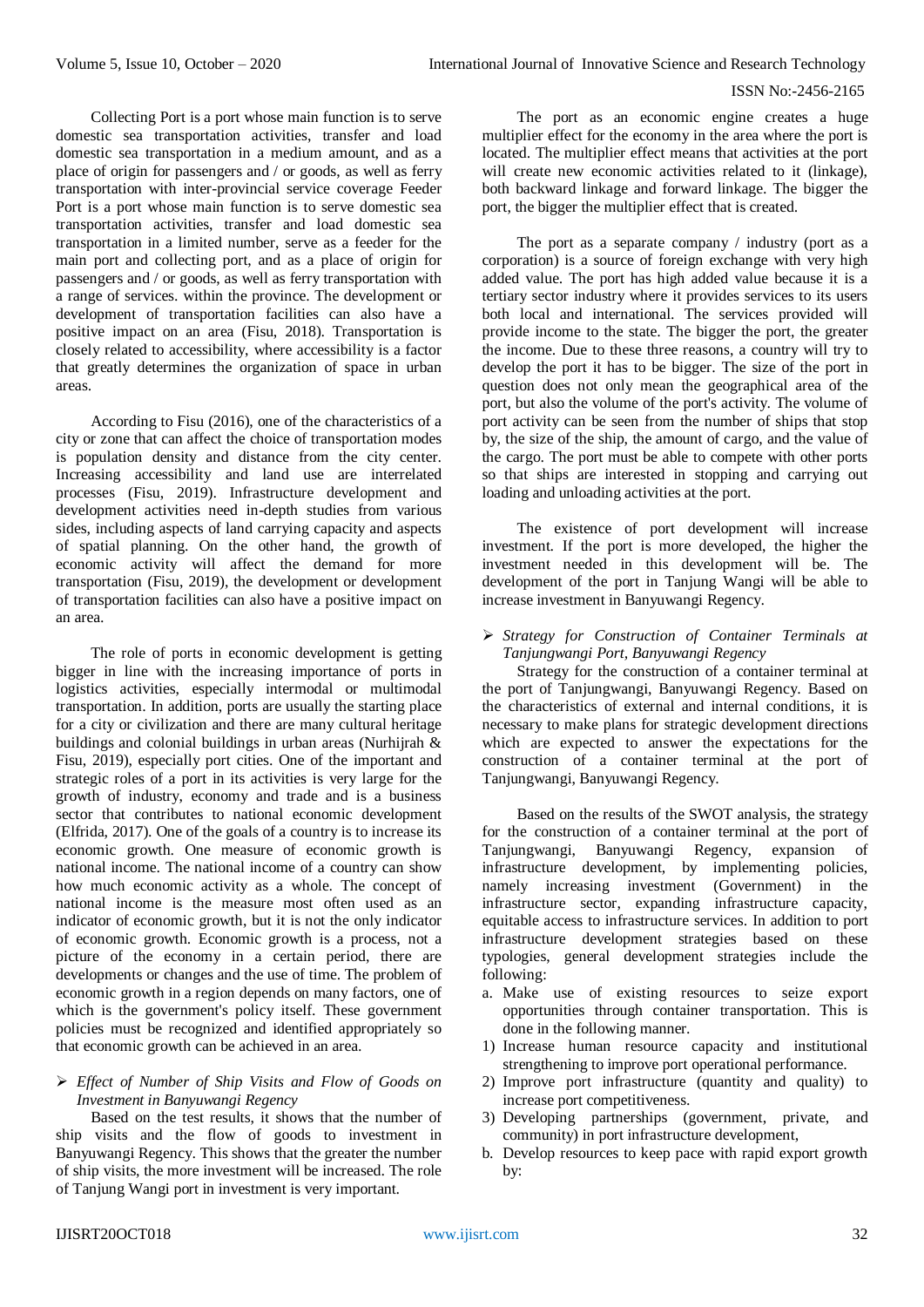- 1) Creating a conducive climate for increased investment, social, economic and regional development activities, while strategies that are specific or specific are:
- 2) Increase the business sector around the Port of Tanjung Wangi to improve the economy
- c. Maintain resources to keep them functioning optimally by:
- 1) Increase warehouse support by creating a new, better warehouse.
- 2) Providing loading / unloading equipment.
- 3) Increase clean water support.

In addition, the strategy for container development is also carried out by fulfilling the needs of container terminal facilities, procedures for handling ships and cargo at Tanjung Wangi Port must be arranged with due regard to port facilities so that they can run as efficiently as possible and in accordance with the needs that must be met. This procedure starts with the ship arriving for unloading until the ship leaves after loading. Ship handling starts from the arrival of the ship which requires an anchor area, entry channel, port pool and dock that is suitable for the size of the ship. Furthermore, at the boat dock, container unloading activities are carried out. From the jetty, containers are transported to the stacking yard, warehouse, or directly sent to the address of the owner. When the container leaves the port, we must first go through it to check it. Meanwhile, cargo handling starts from the container entering the port area through the gate. In determining port facilities, the first step taken is determining the operational system used. The operational system greatly influences the type of equipment, port layout arrangement, and port operational costs. The condition of the facilities and infrastructure at the Port of Tanjung Wangi with the absence of a weighbridge for now allows the implementation of procedures for handling ships and cargo properly.

The development of Tanjung Wangi Port aims to increase the economic growth of Banyuwangi Regency. The plan is inseparable from the natural resource potential of Banyuwangi Regency and the Banyuwangi master plan to make Tanjung Wangi Port an economic development area. One of the uses of this potential is to create a conducive export climate that needs to be supported by port infrastructure so as to increase industrial efficiency and effectiveness. The infrastructure development is aimed at facilitating the future role of Tanjung Wangi Port as:

- a. Nodes in the transportation network both in the context of Banyuwangi Regency and in the context of the national shipping network;
- b. The gateway to economic activity, especially for the economy of Banyuwangi Regency;
- c. The place for the transfer of transportation modes to support the movement of people and goods and the entire Banyuwangi Regency area to other areas in Indonesia;
- d. Supporting economic, trade and government activities;
- e. Place of distribution, production and consolidation of cargo or goods.

This condition is supported by the great potential of the Port of Tanjung Wangi as a center for transporting commodities from natural resources in Banyuwangi, given the strategic position of Tanjung Wangi Port which is located

in the waters of the Bali Strait. Tanjung Wangi Port as a national port directed as the main tertiary port is further determined by taking into account:

- a. act as a national container transport feeder;
- b. acting as a place for loading and unloading of passengers and national public goods;
- c. play a role in serving national container transportation throughout Indonesia;
- d. is close to the national shipping line +50 miles;
- e. minimum port depth -9 m LWS;
- f. having a multipurpose pier with a minimum length of 150 m, a mobile crane or skipgear with a capacity of 50 tons;
- g. the distance from other national ports is 50-100 miles.

Based on observations of activities in the field and information from local officials, shipping activities at the Tanjung Wangi Port, Banyuwangi Regency are still quiet until now due to constraints on loading and unloading equipment facilities at the port of this region. A year after the completion of this port construction, ship entrepreneurs still lack interest to enter the port due to insufficient facilities, especially for loading and unloading equipment. The utilization of Tanjung Wangi port is currently classified as a bulk cargo port. The types of loading and unloading commodities are still limited to building materials such as cement, sand, gravel, then agricultural needs such as fertilizers and agricultural and plantation products such as bananas, cocoa, wood, coconut, and so on.

However, for future scale needs, the Government of Banyuwangi Regency needs to pay attention to environmental arrangements related to the layout of the buildings around the port and access to the port. Based on the condition of the main gate, it can be seen that densely populated settlements along the entrance road. In terms of safety, the residential area needs to be relocated because with the increasingly hectic use of the port, large trucks will pass and cause inconvenience and may endanger residents who live along the port entrance.

The projection of potential loading and unloading data on the development of goods flows shows a trend of increasing activity in line with the direction of policy in the Banyuwangi Regency RPJMD in an effort to develop the productivity of production centers for agriculture, fisheries, as well as agro-business and industry. Thus, the planned construction of Tanjung Wangi port container terminal infrastructure is expected to support the development of areas of economic growth interest in Banyuwangi Regency. In this case, the role of government and community involvement is very important to support and encourage the optimization of the role of the commodity processing industry from leading sectors in each district in Banyuwangi Regency so that it can provide added value. Overall, it can be explained that the Port of Tanjung Wangi is feasible to be developed based on the existence of policy support at the national to regional levels, the strategic position of the port regionally, the regional economic potential, the current projection results of loading and unloading flows which show an increasing trend and availability of port facilities and infrastructure.